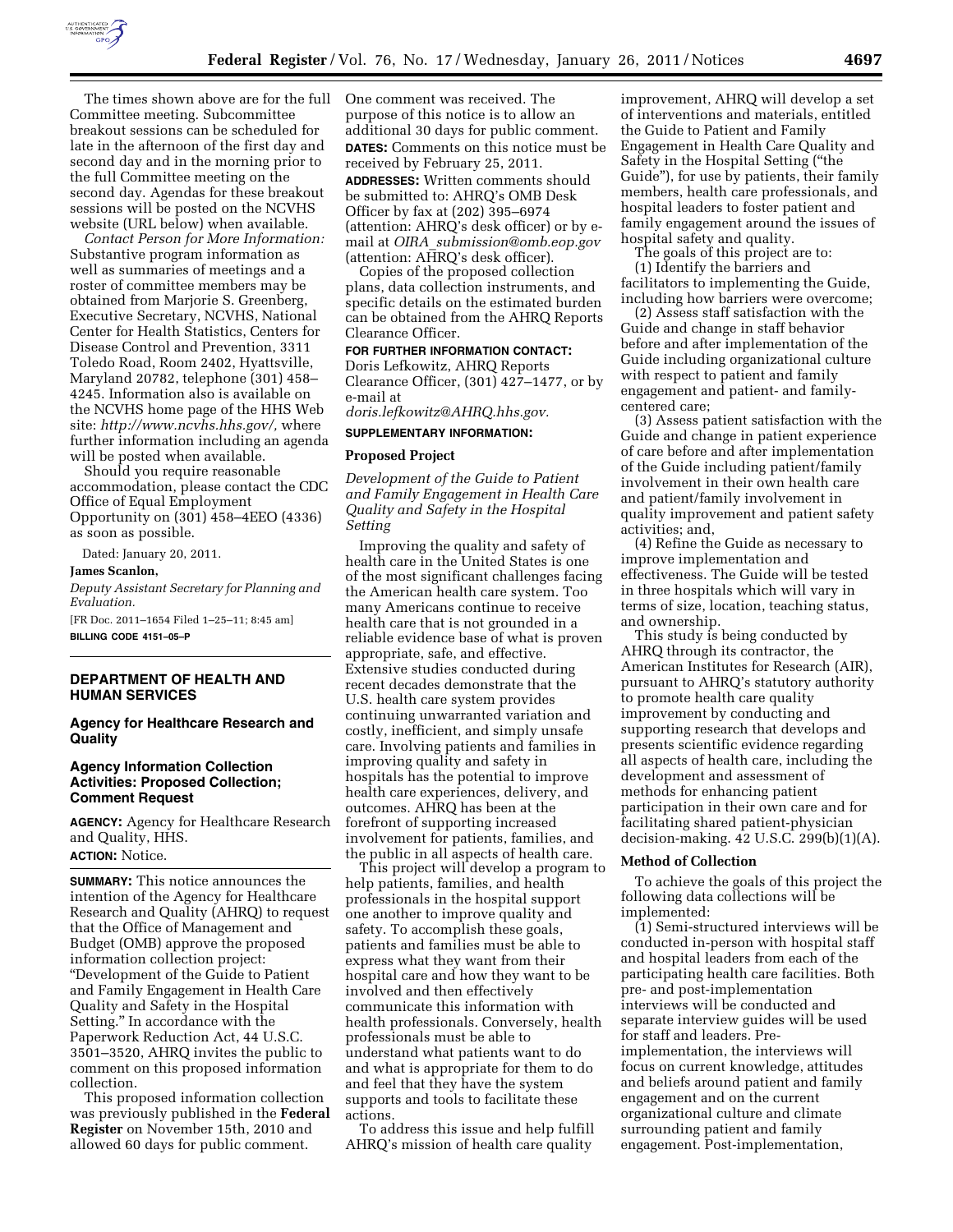interviews will be conducted to understand the hospital's experiences implementing the Guide interventions, including how easy or difficult the Guide was to implement; the perceived effects of the Guide implementation; and the sustainability of the Guide interventions.

(2) Collection of documentation from each participating facility. The purpose of this collection of documentation is to gather documentation of the implementation of the Guide and to document policies and procedures related to patient and family engagement through a review of records and other materials. To the extent that it is available, the following types of documentation will be collected:

• Background on organizational structure and vision.

• Policies and procedures related to Component 1 and Component 2 strategies of the Guide.

• Tools used to foster communication between patients, family members and health care team.

• Policies and procedures related to patient and family engagement, patientand family-centered care, quality and safety.

This task will consist of forwarding emails and or photocopying and sending documents to the project team both pre- and post-implementation.

(3) Bi-weekly semi-structured interviews will be conducted by telephone with the implementation coordinators from each participating facility. At each hospital site, an implementation coordinator will be responsible for overseeing implementation activities and serving as a primary point-of-contact. Interviews with these individuals will provide a complete understanding of the Guide implementation and the ability to track the implementation in real time. These interviews will occur bi-weekly for 9 months.

(4) Observation of Guide implementation around different activities targeted in the Guide components. The purpose of these observations is to directly assess how the Guide is being implemented and to

determine which follow up questions from the semi-structured interview protocol should be prioritized or removed during the in-person semistructured interviews. As such, observations will occur postimplementation only. Observations will be conducted by the project staff so this data collection does not impose a burden on the participating hospitals; therefore it is not included in Exhibit 1.

(5) Focus groups with patients and family members at each of the participating sites. The purpose of these groups is to elicit information about patients' and families' experiences of care at the hospital along with their reactions to tools in the Guide and their implementation. Three focus groups of up to 8 individuals will be conducted at each hospital post implementation. One focus group will be conducted with patients only, one with family members only and one with patients and family members together.

(6) Staff Survey with hospital staff. The purpose of the pre- and postimplementation Staff Survey is to assess changes in organizational culture related to patient safety and engagement, and to assess significant changes in staff knowledge, attitudes, and behaviors. Items from the Medical College of Georgia (MCG) Patient- and Family-Centered Care Culture Survey will be used in this data collection activity. The survey items will be supplemented with questions from AHRQ's Hospital Survey on Patient Safety Culture (HSOPS) and from the Army Medical Department Climate Survey. At each of the three hospital sites, it is estimated that survey responses will be collected from at least 50 health professionals. The same questionnaire will be used at pre- and post-implementation.

(7) Patient Survey. The patient survey which will be administered preimplementation and again at postimplementation will be built around the CAHPS® Hospital Survey (HCAHPS) domains that assess aspects of patientphysician interaction around the hospital stay, including Communication with Nurses, Communication with

Doctors, Communication about Medicines, Responsiveness of Hospital Staff, and Discharge Information. These scales directly assess the aspects of the hospital stay and encounters that we are hoping the Guide will affect. Additional questions to address any aspects of care covered by the Guide that are not adequately addressed by the HCAHPS composites will also be included in this survey. Additionally, measures from the Patient Activation Measures (PAM) Survey will also be included. The same questionnaire will be used pre- and post-implementation.

### **Estimated Annual Respondent Burden**

Exhibit 1 shows the estimated burden hours for the respondents' time to participate in this project. Semistructured interviews will be conducted with about 4 hospital staff members both pre and post-implementation and requires one hour to complete. Semistructured interviews will also be conducted with 2 hospital leaders, pre and post-implementation, and will take one hour to complete. Collection of documentation will occur twice at each hospital and requires 4 hours to complete. Bi-weekly semi-structured interviews will be conducted with the implementation coordinator at each hospital. A total of 18 interviews per hospital over a 9 month period will occur with each interview taking about 30 minutes. Focus groups will take place separately with patients, their families, and both patients and their families and will last for about an hour and a half. The staff survey will be completed by approximately 50 hospital staff members from each hospital, pre and post-implementation, and requires 15 minutes to complete. The patient survey will be conducted twice, pre and post-implementation, by about 884 patients across all 3 participating hospitals and will take 30 minutes to complete. The total annualized burden hours are estimated to be 1,190 hours.

Exhibit 2 shows the estimated annualized cost burden associated with the respondents' time to participate in this project. The total cost burden is estimated to be \$27,316.

## EXHIBIT 1—ESTIMATED ANNUALIZED BURDEN HOURS

| Data collection activity | Number of<br>respondents | Number of<br>responses per<br>respondent | Hours per<br>response | Total burden<br>hours |
|--------------------------|--------------------------|------------------------------------------|-----------------------|-----------------------|
|                          |                          |                                          |                       | 12.                   |
|                          |                          |                                          |                       | $12 \overline{ }$     |
|                          |                          |                                          |                       | 24                    |
|                          |                          |                                          |                       | 24                    |
|                          |                          |                                          |                       | 24                    |
|                          |                          | 18                                       | 30/60                 | 27                    |